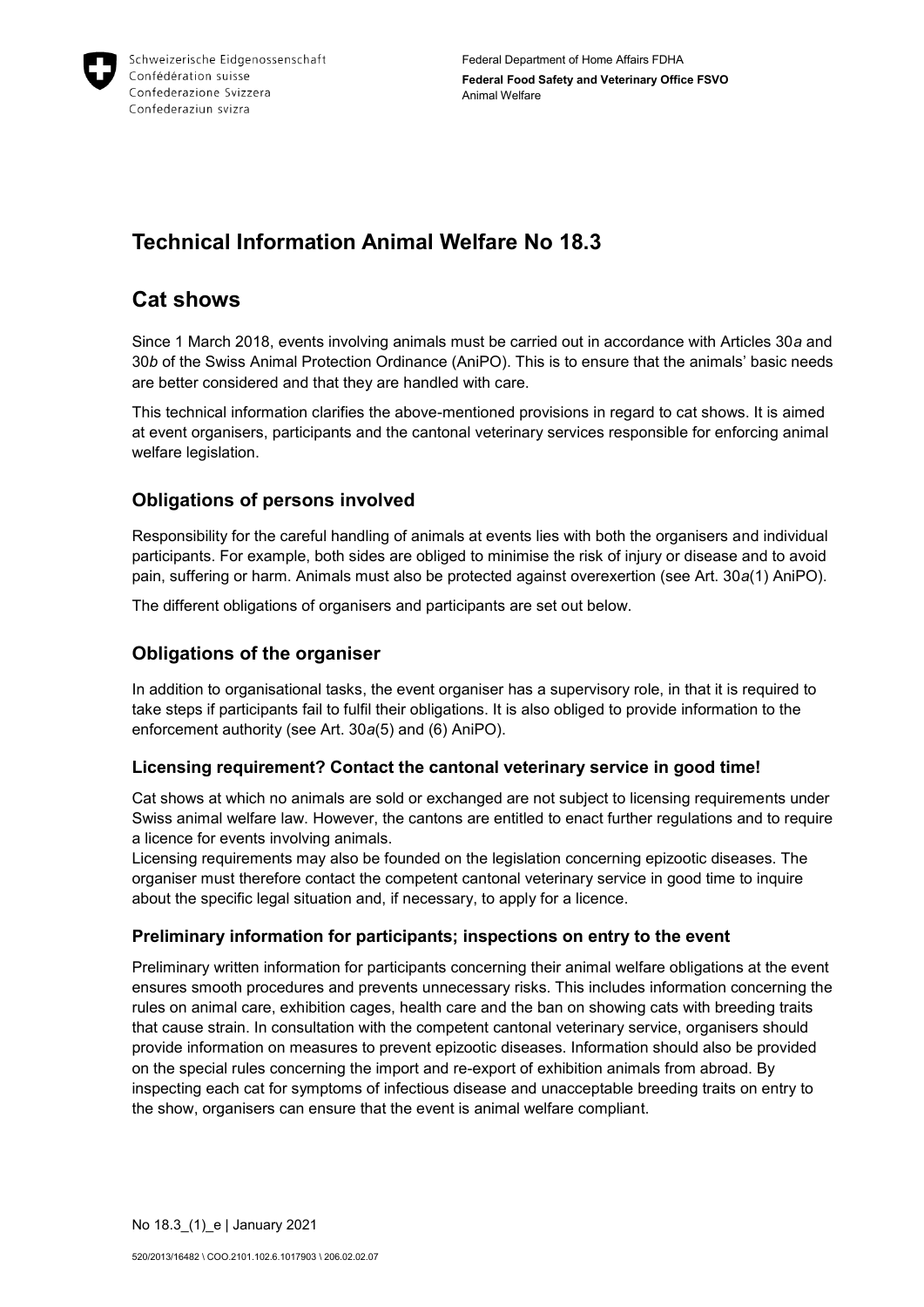## **Removing cats with banned breeding traits that cause strain**

Participants may not exhibit cats which show banned breeding traits that cause strain (see below the section "Ban on exhibiting cats with breeding traits that cause strain").

If the event organiser learns that participants are not fulfilling this obligation, it must remove such cats from the event (see Art. 30*a*(5) in conjunction with (4)(b) AniPO).

#### **Minimising risks of disease and overexertion**

The coming together of animals from different origins increases the risk of transmitting pathogens. It is therefore a basic requirement for an event that only healthy animals should take part (see Art. 30*a*(4)(a) AniPO).

The organiser must also comply with the following specific requirements (see Art. 30*a*(2) AniPO):

- An up-to-date **list** is available that shows the names and addresses of each participant and the breed and number of cats brought to the event. Where available, the identification of the animals, i.e. the microchip number, must also be shown.
- The event must be conducted in such a way as to permit adequate **rest and recuperation phases** for the animals. Stress or overexertion can be prevented by appropriately regulating public access. For example, cages should be placed at a sufficient distance from the entrance area or judging tables.
- The catering area for the public must be **physically separate from the animal area**.
- Care should be taken to ensure that cats do not suffer from **noise or climatic factors** such as draughts, or sunlight heating the cages. If fans are used, they must be installed outside the cage for safety reasons.
- **Animals which are overwhelmed** by the situation must be provided with suitable housing and appropriate care.

#### **Appointing a person to supervise the running of the event**

The organiser must check that participants are fulfilling their obligations. If this is not the case, it must take the necessary steps (see Art. 30*a*(5) AniPO). To carry out these checks, the organiser must reasonably appoint one or more persons who will monitor the cats' well-being at all times during the event's opening hours and provide information to the enforcement authority on request.

## **Obligations of the participants**

### **Responsibility for the cats' well-being**

Participants are responsible for their animals' well-being. They must put the cats' basic needs and careful handling above their personal interests and those of the organiser, e.g. when showing the animal (see Art. 30*a*(4)(a) AniPO).

Only healthy cats may be brought to an event (see Art. 30*a*(4)(a) AniPO). Cats participating in events must not be exposed to any risks which may lead to pain, damage, suffering or overexertion (see Art. 30*a*(1) AniPO). To protect all participating cats, every animal should be correctly vaccinated.

Cats which are overwhelmed by the event situation must be provided with suitable housing and appropriate care (see Art. 30*a*(2)(c) AniPO). If a stressed cat cannot be calmed, it must be removed from the public area of the event until it has recovered.

#### **Ban on exhibiting cats with breeding traits that cause strain**

Cats which have been bred in pursuit of banned breeding aims or have been unlawfully bred may not be exhibited. A banned breeding aim is one that results in restricted bodily functions and/or sensory perception or deviations from species-specific behaviour (see Art. 25(2) AniPO and Annexes 1 and 2 to the Ordinance of the FSVO on the protection of animals in breeding (APBO)). A ban applies to the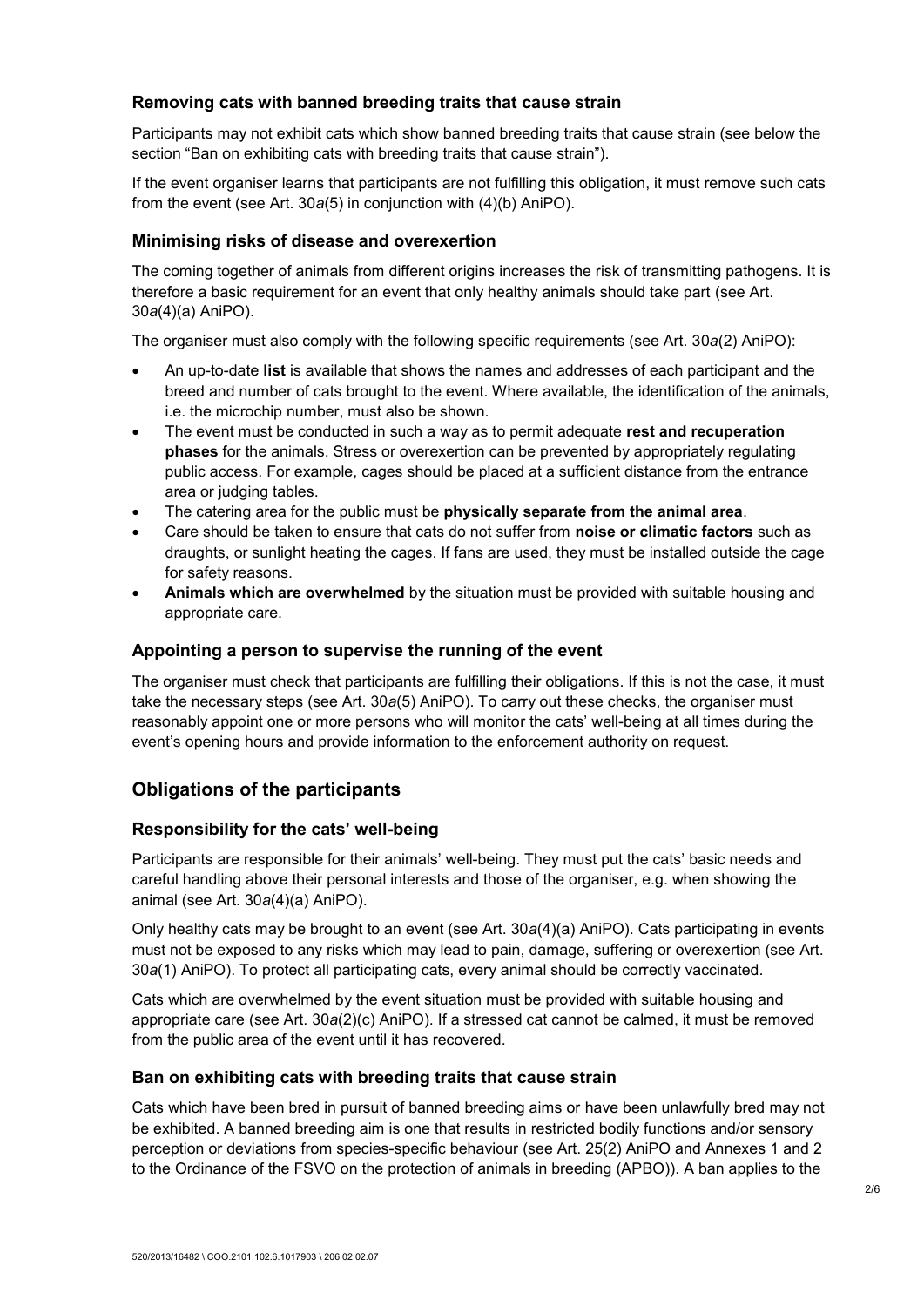breeding of animals in which body parts or organs are congenitally absent or malformed and the animal endures pain, suffering or harm as a result. A ban also applies to the breeding of animals with deviations from species-specific behaviour that make it very difficult or impossible for them to live together with conspecifics (see Art. 25(3) AniPO).

Breeding-related constraints may occur with the following breeds and forms of breeding. Individuals with the listed features and symptoms may therefore not be exhibited:

- **Brachycephalic individuals of the breeds Persian, Exotic Shorthair, British Shorthair and Burmese**, showing signs of chronic lacrimation or respiratory problems (see Annex 2 point 2.1 APBO).
- **Sphynx and other naked cats, Devon Rex and other Rex cats**, and other individuals with short or absent tactile hairs (see Annex 2 point 4.3 APBO).
- **White or predominantly white cats with blue, orange or green eyes of different breeds such as Foreign White, Turkish Angora, Van cats**, **Persian cats** etc., whose hearing cannot be certified by a veterinary certificate (see Annex 2 point 4.2 APBO).
- **Scottish Fold cats (Scottish Fold, Highland Fold, Scottish Straight, Highland Straight) and cross-breeds (Poodle Cats),** unless a current veterinary certificate confirms that there are no cartilage or bone defects causing pain (see Art. 25(2) AniPO, Art. 9(c)(3) and Annex 2 point 1.1 APBO).

The breeding of cats with absent or malformed body parts is prohibited if this causes the animals significant strain (see Art. 25(3)(a) AniPO). The exhibition ban therefore applies to all individuals of the following breeds:

- **Manx and Cymric:** Due to the absent or shortened tail, these animals often suffer from coordination or movement disorders (see Annex 2 point 5.1 APBO).
- **Japanese Bobtail and Kurilian Bobtail:** The reshaped tail leads to increased sensitivity to pain in this area (see Annex 2 point 1.1 APBO).
- **Dachshund cat (Munchkin) and kangaroo cat (Squitten):** The deformed limbs prevent proper locomotion (see Art. 9(c)(3), Art. 10(d) and Annex 2 point 1.1 APBO).

# **Careful handling of cats**

Handling of animals must be kept to a minimum.

# **Requirements for exhibition cages**

The exhibition cages described here never meet all of the legal standards for animal-friendly keeping of animals. Nor do they meet today's expectations in terms of species-appropriate animal housing and they must therefore be used only for short-term accommodation. The FSVO therefore recommends that, whenever possible, organisers should present a model cat enclosure measuring 7  $m^2$  in floor area and 2 m in height or at least display appropriate information material for the public.

Cages must be constructed and fitted out in such a way that the risk of injury to the animals is minimised, their health is not impaired, and they cannot escape (see Art. 7(1) AniPO). Cats participating in events may be kept for a **maximum of four days** in cages that deviate to a minor extent from the minimum dimensions stated in Annex 1 AniPO (see Art. 30*b* AniPO). Cages must be fitted out in accordance with Annex 1 Table 11 of the Animal Protection Ordinance (see the following section).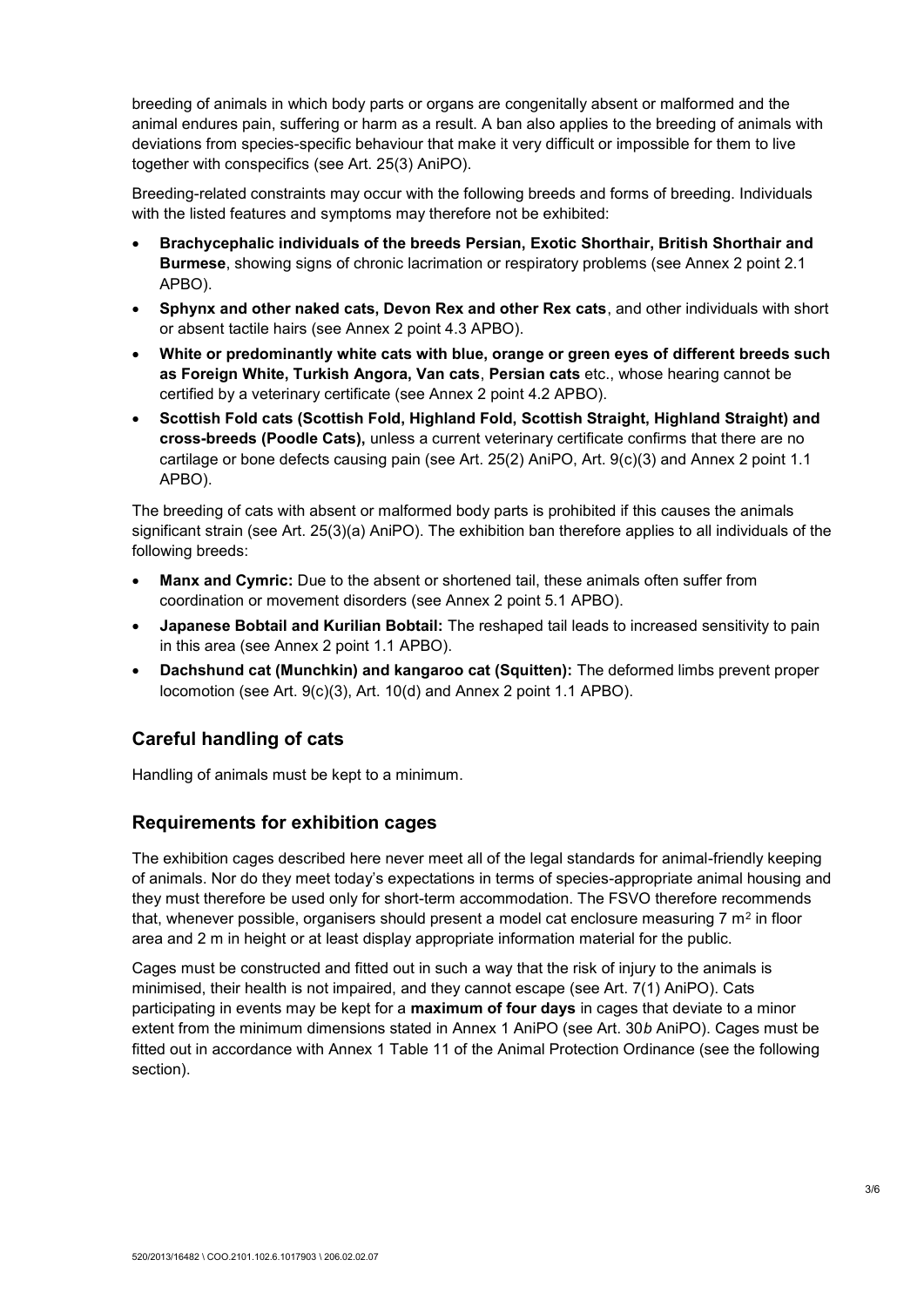## **Cage facilities**

- **Cover / privacy / retreat area:** To ensure the well-being of cats in the cages, the public must be prevented from touching the cats through the bars. A suitable option is thin netting covering the entire length of the cage (see Art. 30*a*(4)(a) AniPO). Transparent plastic films may not be used, due to the reduced air circulation. A retreat area must be fitted on the side facing the public. For this purpose, the cage must be covered at one end with opaque material, e.g. a curtain or board fixed at top and bottom; this material must extend over the cage roof, the entire height of the short side and at least one third of the length. The retreat area must be accessible to all cats at the same time.
- **Resting area:** Every cat needs a resting area. Options include elevated resting areas (padded lying board or hammock) or tepees, beds or baskets.
- The cage floor must be covered with soft padding.
- There must be one **litter tray** per cage.
- While kept in the cages, animals must have constant **access to water**. Feed must be offered according to individual needs.
- Cats must be offered **activity material**, such as suitable toys.

## **Cage dimensions at exhibitions**

Cages must be large enough to accommodate the required facilities and allow species-appropriate use. Exhibition cages must have the following minimum dimensions:

- **70 x 140 cm for up to 2 cats**
- **70 x 70 cm for an individual cat**, except cats of the breed Maine Coon from the age of 7 months and animals of the following breeds from the age of 10 months: Norwegian Forest cat, Ragdoll, Neva Masquerade, Carthusian (Chartreux), Bengal, Siberian cat, Siamese, Oriental Longhair and Shorthair, Balinese and Peterbald. Cats weighing over 4 kg may also not be kept in individual cages.
- Cages must be **at least 70 cm high**. They must not be stacked on top of each other.
- Cats may **not** be left **in exhibition cages overnight**, as the cages are too small for this and the animals would be unsupervised.

# **Legislation: Animal Protection Ordinance (AniPO, SR 455.1) and Ordinance of the FSVO on the protection of animals in breeding (APBO, SR 455.102.4)**

#### Art. 7 AniPO<br>
Enclosures

<sup>1</sup> Housing systems and enclosures must be constructed and fitted out in such a way that:

- a. the risk of injury to the animals is minimised;
- b. the health of the animals is not impaired; and
- c. the animals cannot escape.

<sup>2</sup> Housing and enclosures must be constructed and fitted out and be sufficiently spacious to allow the animals to express their species-specific behaviour.

#### Art. 12 AniPO<br>
Noise

<sup>1</sup> Animals must not be exposed to excessive noise for a prolonged period.

 $2$  Noise is deemed to be excessive if it causes flight, avoidance or aggressive behaviour or freezing in the animal and the animal cannot escape the source of the noise.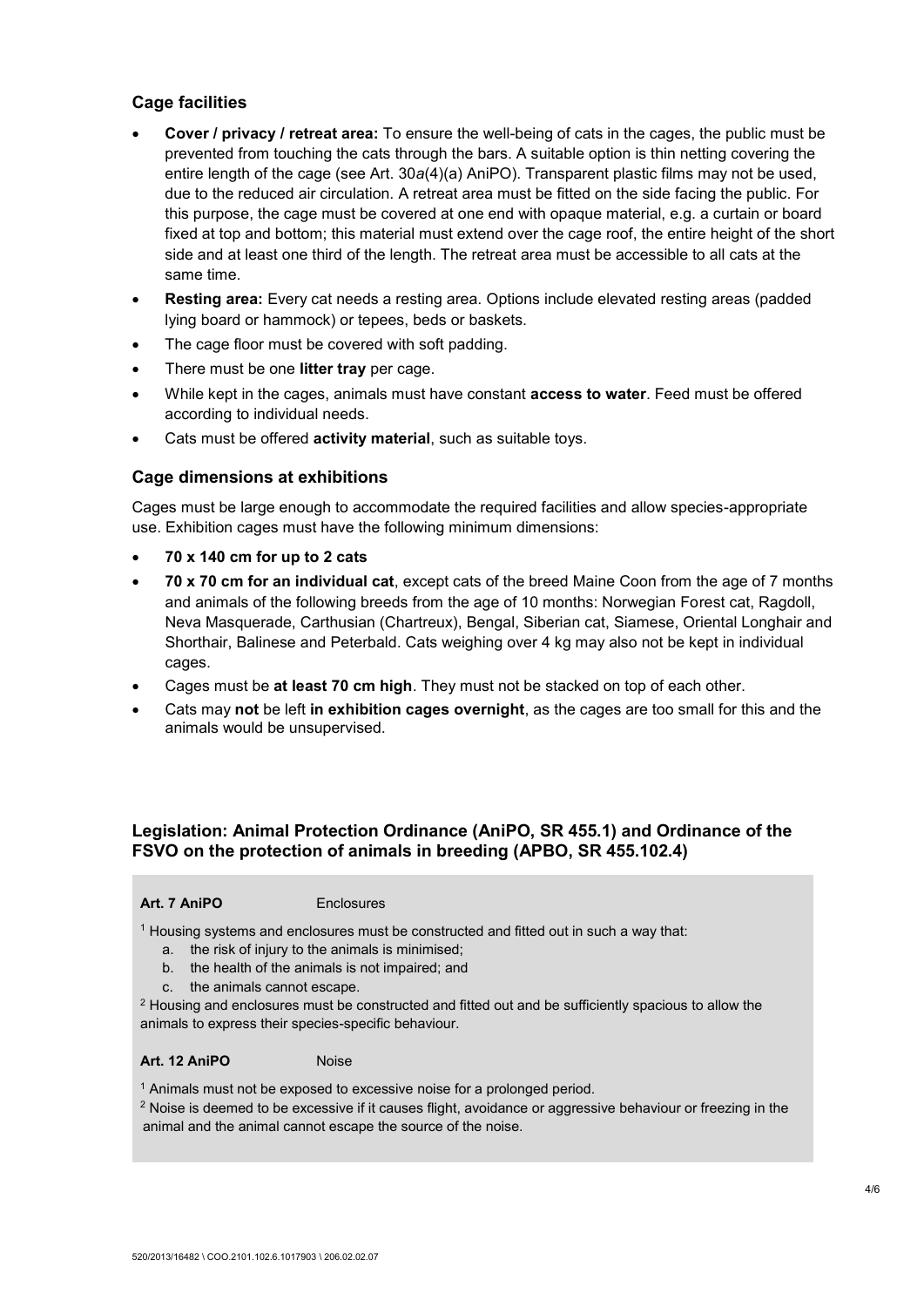#### Art. 25 AniPO Basic principles (breeding animals)

<sup>1</sup> Selective breeding must target to produce healthy animals that are free of characteristics and traits that undermine their dignity.

<sup>2</sup> Breeding objectives that result in restricted organ and sensory functions and deviations from speciesspecific behaviour are only permitted if it is possible to compensate for the deficits without the need for special measures in the care, housing or feeding of the animals that would expose them to stress, without interventions on the animals and without regular medical care.

<sup>3</sup> The following are prohibited:

- a. breeding animals which can be expected to have absent or malformed body parts or organs that are important for species-specific use and which can be expected to endure pain, suffering or harm as a result;
- b. breeding animals with deviations from species-specific behaviour that make it very difficult or impossible for them to live together with conspecifics.

#### **Art. 30***a* **AniPO** Duties of the persons involved (events)

 $1$  Events must be planned and carried out in such a way that the affected animals are not exposed to any risks greater than those inherent in the event and that pain, suffering, damage or overexertion are avoided.  $2$  In particular, the event organiser must ensure that:

- a. an up-to-date list is available that shows the address of each participant, the number of animals brought to the event as well as the number of animals, and, where available, the identification of the animals;
- b. the schedule of the event permits adequate rest and recuperation phases for the animals; and
- c. animals which are overwhelmed by the situation are provided with suitable housing and appropriate care.

 $3$  If the event organiser is in charge of the animals, an adequate number of animal carers as well as a person that assumes the responsibility of animal care must be appointed. This person must be skilled in the field and available at all times while the event is in progress.

<sup>4</sup> The participants must ensure, in particular, that:

- a. only healthy animals take part in the event and their well-being is ensured;
- b. no animals bred in pursuit of banned breeding aims (Art. 25 para. 2) take part in the event; and
- c. young animals that are still suckling are only exhibited with their dams.

5 If the event organiser learns that participants are not fulfilling the obligations described in paragraph 4, it must take the necessary steps.

 $6$  The list described in paragraph 2 letter a must be presented to the competent authority on request.

**Art. 30***b* **AniPO** Non-compliance with the minimum dimensions for a brief period (events)

<sup>1</sup> Animals participating in events may be kept for a maximum of four days in housing units and enclosures that deviate to a minor extent from the minimum dimensions stated in Annexes 1 and 2. If the animals are moved or trained sufficiently every day, they may be kept for a maximum of eight days in housing units and enclosures of this kind.

 $<sup>2</sup>$  However, the requirements concerning the installations and lighting in the housing units and enclosures</sup> must be fulfilled and the climatic conditions must be suitable for the animals.

#### **Annex 1 Table 11 AniPO** Additional requirements (keeping of domestic cats)

Elevated resting areas, facilities for retreat, suitable climbing and scratching structures, opportunities for activities and one litter tray per cat.

#### **Art. 9 APBO** Prohibited breeding uses

Animals may not be used for breeding if:

c. they belong to a breeding variety which, on the basis of physiology or abilities: 3. cannot move in ways appropriate to their species.

Art. 10 APBO<br> **Prohibited breeding varieties** 

The following breeding varieties are prohibited: